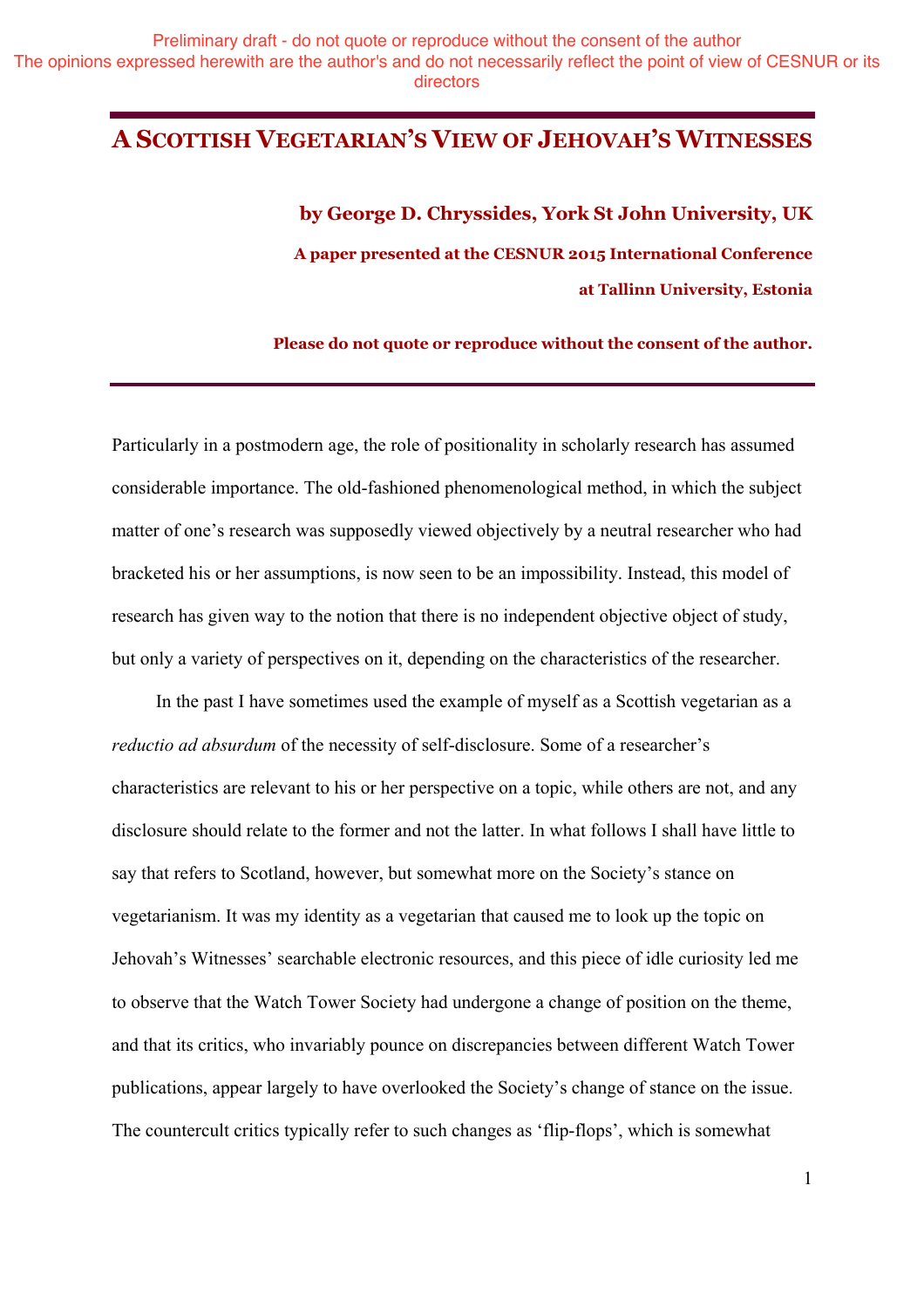pejorative term for what Jehovah's Witnesses themselves refer to as 'adjustments in view' or 'clarified understanding' (Reed 1998; Gruss 2007; Penton 1985). In this regard Jehovah's Witnesses often cite Proverbs  $4:18:$  $4:18:$  $4:18:$ <sup>1</sup>

But the path of the righteous is like the bright morning light That grows brighter and brighter until full daylight

thus implying that Jehovah does not disclose complete and perfect understanding of the Bible all at once, but progressively enables his followers by their continued study to arrive at a true interpretation of its teachings.

The Bible is somewhat problematic in its instructions regarding diet. As Jewish vegetarians will point out, God's instruction to Adam and Eve was that they could eat from any of the trees in the Garden of Eden, with the exception of the tree of knowledge (Genesis 2:16-17). God says to Adam, "Here I have given to you every seed-bearing plant that is on the entire earth and every tree with seed-bearing fruit. Let them serve as food for you." (Genesis 1:29). This suggests a vegetarian diet; while they are granted dominion over the animals, they are not explicitly permitted to eat them. God's instruction to Adam appears also to apply to the animals: "And to every wild animal of the earth and to every flying creature of the heavens and to everything moving on the earth in which there is life, I have given all green vegetation for food." (Genesis 1:30). However, Cain and Abel's fatal quarrel appears to have resulted from their respective offerings to God, Cain's vegetable offering having been judged to be inferior to Abel's offering of meat (Genesis 4:2-5).

Before the flood, animals as well as humans are believed to have been vegetarian. A 1961 *Watchtower* response to a reader's question argues that the animals that went into Noah's Ark must have been vegetarian. Since there was limited space in the Ark, it would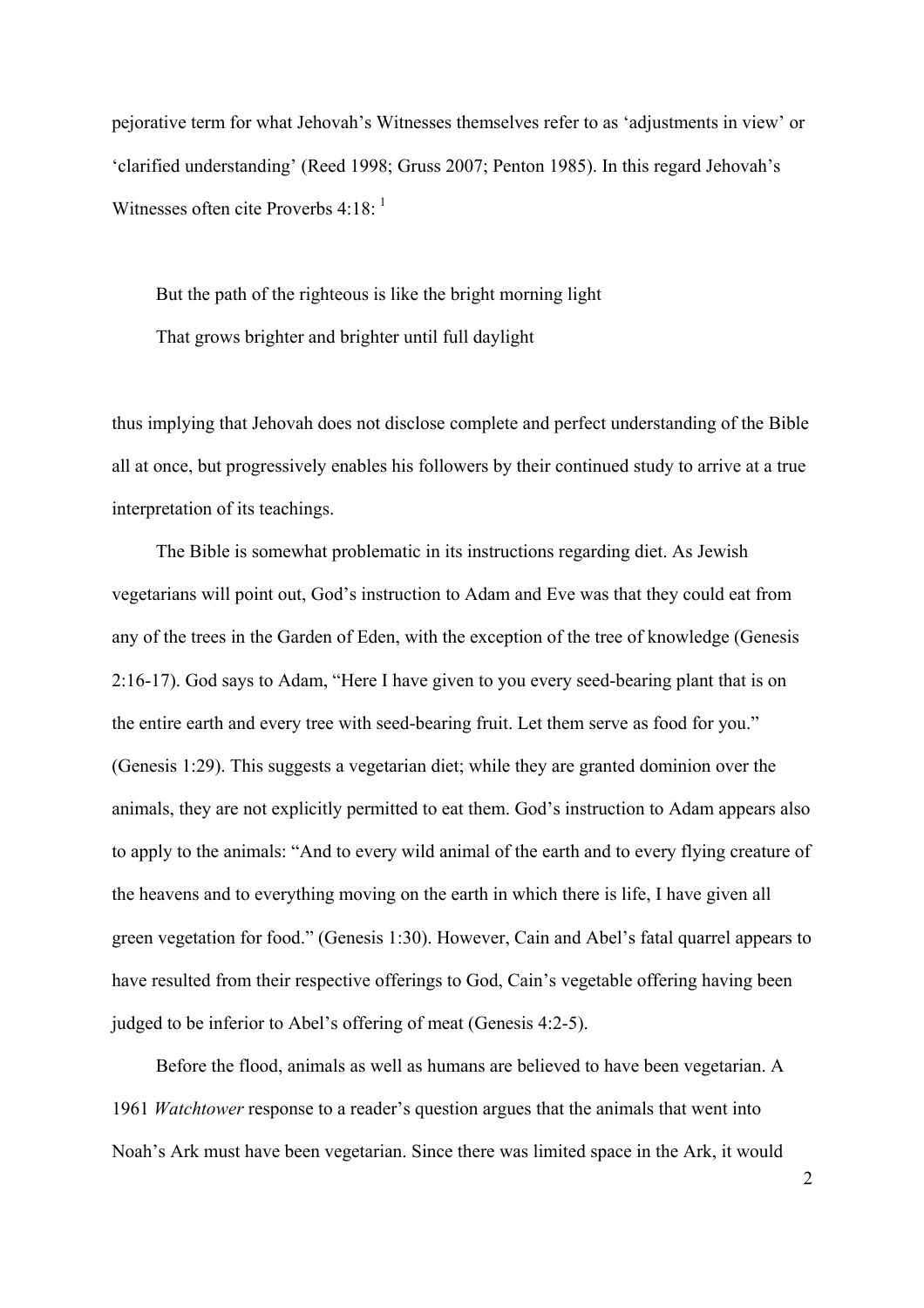have been impossible to store meat to last for 40 days, and we can be sure that there were no facilities for freezing food, and no slaughterhouse on board. Exactly the same number of animals exited the Ark as were allowed in.

The permission to eat animal flesh is only subsequently given to Noah, arguably as a concession to human weakness, with the restriction that they may not consume animal blood – a point of key importance to Jehovah's Witnesses (Genesis 9:3-5). When Moses receives the Law on Mount Sinai, it is clear that a carnivorous diet is acceptable, but with restrictions such as the avoidance of pork and shellfish (Leviticus 11). Moving on several centuries, it seems plain that Jesus and his disciples at least ate fish (Luke 24-43). While there are no explicit references to Jesus eating meat, he instructs his disciples to make preparations for eating a Passover meal, which would include the Passover lamb (Luke 22:8), and his teachings occasionally refer to meat-eating: when the Prodigal Son returns, the fattened calf is on the celebratory menu (Luke 15:30). Peter later has a dream in which a net descends from heaven bearing all kinds of animals, which he is commanded to kill and eat (Acts 10:9- 16), and since then it has been characteristic of most of the Christian tradition that its followers may eat any form of meat rather than conform to Jewish dietary restrictions or follow a vegetarian diet. $^{2}$  $^{2}$  $^{2}$ 

One other biblical passage seems to run counter to the notion that one should have a carnivorous diet: this is the story of Daniel, who is brought to the Babylonian king Nebuchadnezzar's court with his friends Shadrach, Meshach and Abednego. When they are offered royal food and wine they refuse, requesting to live only on vegetables and clean water. Nebuchadnezzar's official agrees to a ten-day experiment: the health of Daniel and his faithful friends would be compared with that of other young men who eat the royal fare. At the end of this period they are found to be unsurpassed in wisdom and ten times more proficient than all Babylon's magicians (Daniel 1:3-20).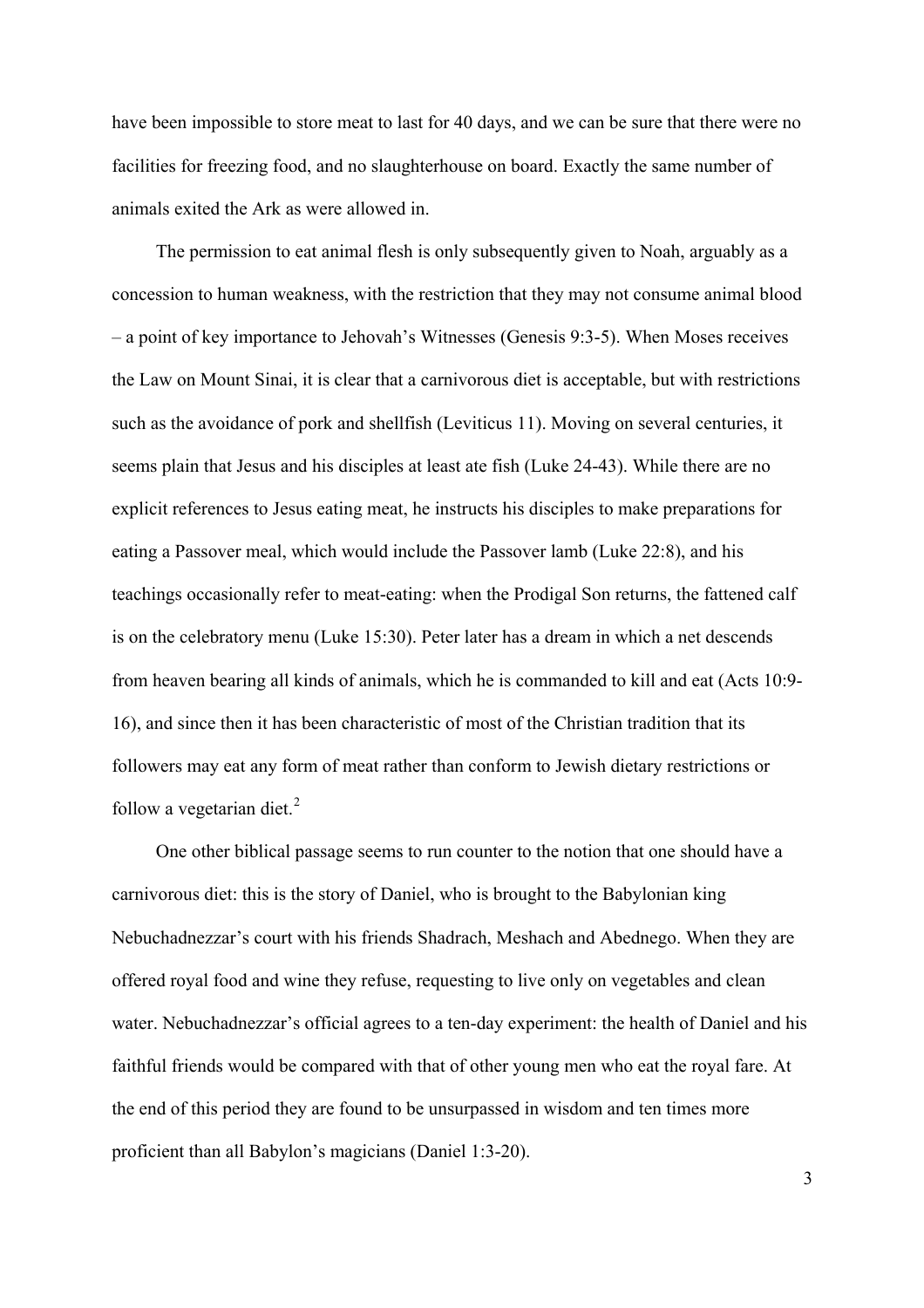The coming paradise on earth is envisaged as a return to the sinless world that Adam and Eve forfeited, hence it might seem a reasonable expectation that men and women should revert to Adam and Eve's vegetarian ideal. The Bible teaches that in this paradise, the great crowd will experience the fulfilment of Isaiah's prophecy of peace and harmony among the human and animal creation: the lion will lie down with the lamb, the child will play among poisonous snakes, and they will not harm or destroy in God's holy mountain (Isaiah 11:6-9). The child can hardly play peacefully with the wild animals if he or she knows that they are later going to be slaughtered and served at the dining table! If one examines the Watch Tower Society's pictorial illustrations of the new world, they are invariably of men and women are tilling the ground, and carting wheelbarrows full of vegetables such as outsize marrows. The great crowd is never portrayed operating slaughter houses, or even as sitting down to enjoy roast beef or pork chops.

In its first 75 years or so the Watch Tower Society had little to say on the topic of vegetarianism, even in the 1920s and 1930s, when its journal *The Golden Age* promoted a number of unorthodox health practices. In 1952 a *Watchtower* article entitled 'Tolerance' stated that such topics were "inconsequential matters" and should not be the subject of argument, but recommended tolerance on the part of followers of each type of diet. In 1954, however, a fairly substantial article appeared in *The Watchtower*, entitled 'May Christians Eat Meat?' The author argued that God looks favourably on animal sacrifices, citing the story of Cain and Abel, where God prefers Abel's animal sacrifice, and noting that in the history of Israel burnt offerings of animals were pleasing to God. Daniel, who with his friends stands up to king Nebuchadnezzar by insisting on vegetarian food, is not to be regarded as a champion of vegetarianism: his refusal of meat was rather a rejection of a foreign king's rich food, which may have involved violating Jewish food laws.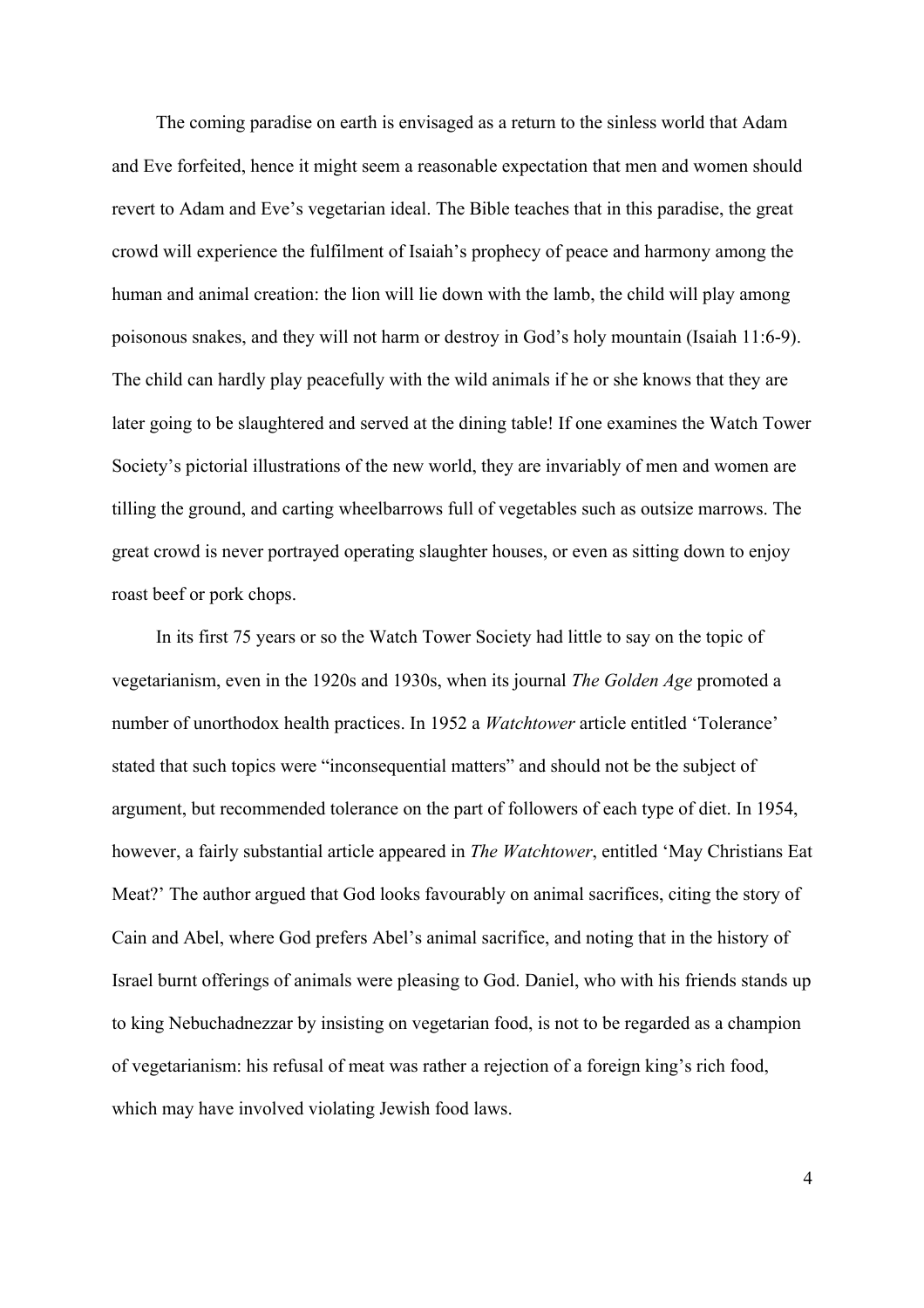All these examples come from the Hebrew-Aramaic scriptures (the Watch Tower Society's preferred term for the Old Testament), and hence are not decisive for the Jehovah's Witnesses, for whom any commandment in these scriptures must be reinforced in the Christian Greek scriptures (the New Testament) in order to have binding force. When we examine Christian scripture, we find that Jesus nowhere commends vegetarianism; as noted, he celebrated the Passover; he ate fish with his disciples; he multiplied loaves and fishes for large crowds on two occasions; and he directed the fishermen disciples to a large haul of 153 fishes. Writing to the Romans, Paul makes a comparison between vegetarians and meat eaters:

One man has faith to eat everything, but the man who is weak eats vegetables. Let the one eating not look down on the one not eating, and let the one not eating not judge the one eating, for God has welcomed that one. (Romans 14:2- 3).

The author of the 1954 article points out that it is the vegetarian who is described as being weak, not the meat eater. Writing to the Corinthians, Paul appears to urge them positively to patronise the meat market:

Everything that is sold in a meat market keep eating, making no inquiry on account of your conscience, for 'the earth belongs to Jehovah, and so does its fullness'. If anyone of the unbelievers invites you and you wish to go, proceed to eat everything that is set before you, making no inquiry on account of your conscience. (1 Corinthians 10:25-33).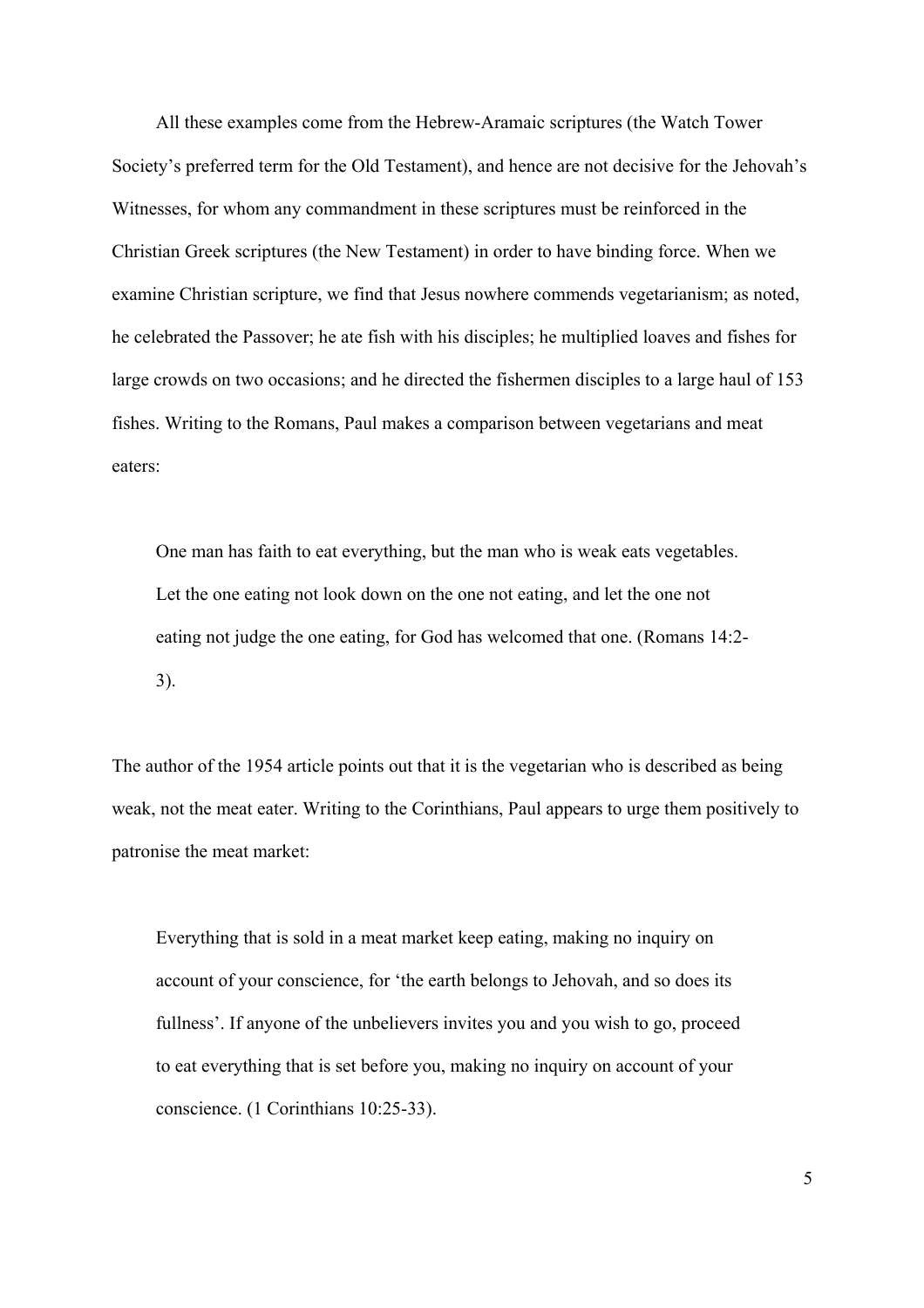Other Watch Tower articles are less emphatic about the virtues of meat eating over vegetarianism. A later (1976) article contends that vegetarianism is an individual matter. The author itemises the arguments in favour of a vegetarian diet – economic, health, compassion – but points out that these are not arguments to be found in the Bible, and that God's word does not prescribe vegetarianism. God authorises the taking of animal life, but not human life, and the author points out the irony of Cain offering a vegetable sacrifice, but proceeding to murder his brother. Similarly the author mentions Field Marshal Montgomery and Air Chief Marshal Lord Dowding, who led military operations in the Second World War, but ironically were vegetarian. Their priorities, clearly, were wrong. The 1976 article interprets Paul's instruction to the Romans to mean, not that carnivores are superior to vegetarians, but rather that we should exercise conscience and tolerance in such matters.

The fact that meat-eating is regarded as legitimate does not entail that Jehovah's Witnesses eat any kind of food. The prohibition on blood is well known, and reflects the commandment given to Noah, and subsequently reinforced at the First Council of Jerusalem. Jehovah's Witnesses regard the prohibition as a food law, and not merely an instruction prohibiting blood transfusion. The blood is the life, and must not be consumed; thus foods like blood sausage are to be avoided. The Bible also states that animals should be treated with kindness, and one Watch Tower article is critical of modern methods of factory farming (Watch Tower 1997). Hunting and fishing are acceptable as occupations or as pastimes: it is noted that the Israelites hunted. Jacob is willing to kill two goats for his father Isaac, and Esau goes out to bring back meat so that his mother Rebecca can prepare venison. However, hunting is not acceptable if it involves guns, and one should not hunt or fish simply for the joy of killing: to do so would be to hunt in the spirit of Nimrod, whom the Bible describes as a hunter, stating that he was "in opposition to Jehovah" (Genesis 10:9). The same article makes one further stipulation about hunting and fishing: since such practices are time-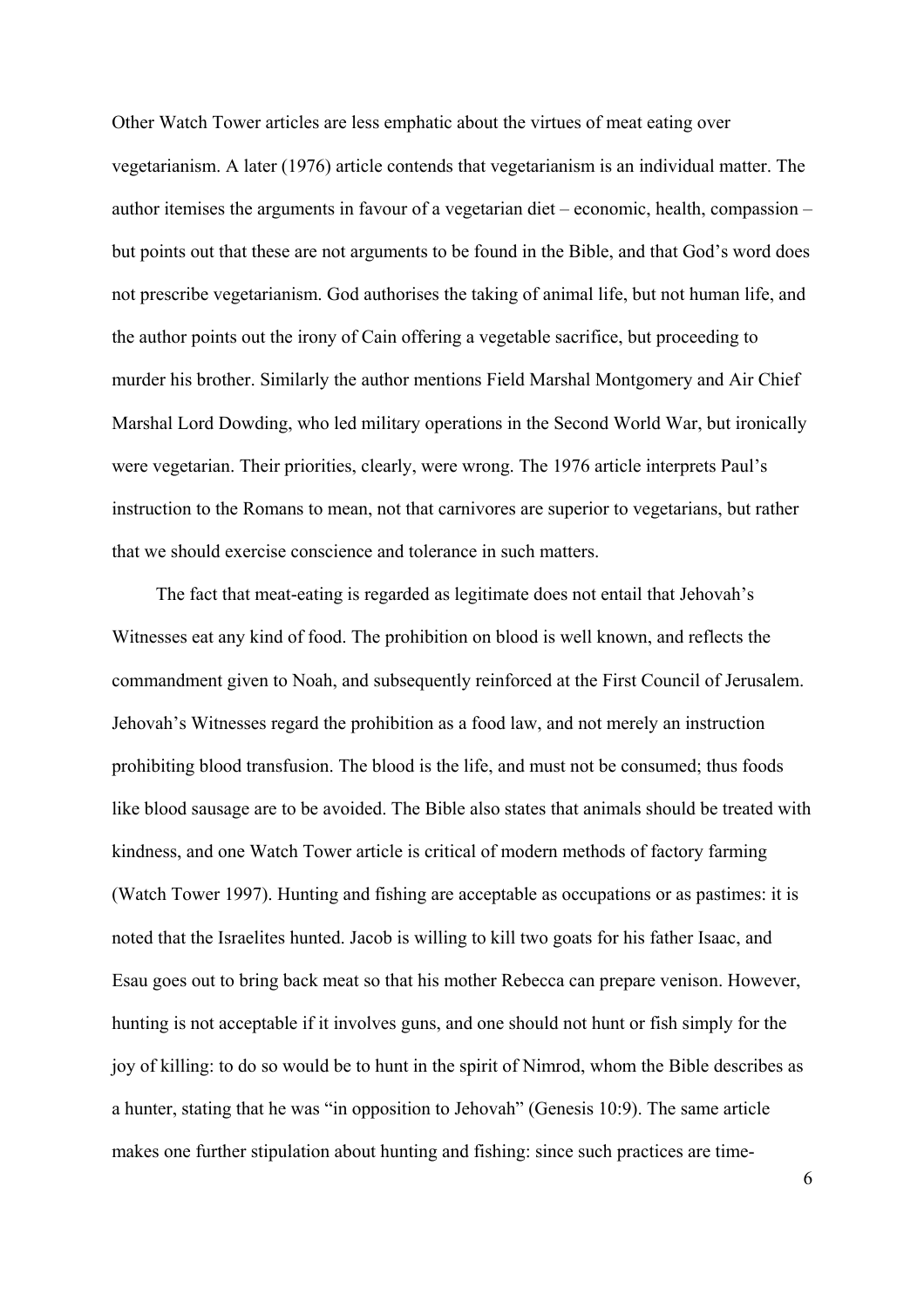consuming, one must be sure that they do not prevent those who take up such hobbies from attending congregational meetings.

Watch Tower publications acknowledge that a vegetarian diet can be conducive to health, but the authors contend that there are other ways of promoting health, such as eating less, and taking exercise. One article argues that it was not the vegetarian diet that improved the complexion of Daniel and his friends. The 10 day contest between Daniel and the Babylonian courtiers was not long enough to prove the point. Rather, it was Jehovah who effected the difference (Watch Tower 2007:17-20).

If vegetarianism was God's original ideal, then can we expect a vegetarian new world? Watch Tower publications say relatively little about this, although the consensus appears to be that harmony between humans and animals will be achieved by humans eating vegetables only (Watch Tower 1952a; 1975: 184, 187). The reasoning is that the coming world should reflect the original paradise, in obedience to Jehovah's antediluvian instructions. There are hints in the Bible on the matter, which are frequently quoted in connection with the paradise on earth. In God's holy mountain, which is taken as a picture of this coming state, the participant can expect

A banquet of rich dishes, A banquet of fine wine, Of rich dishes filled with marrow, Of fine, filtered wine. (Isaiah 25: 6)

The psalmist writes:

There will be an abundance of grain on the earth;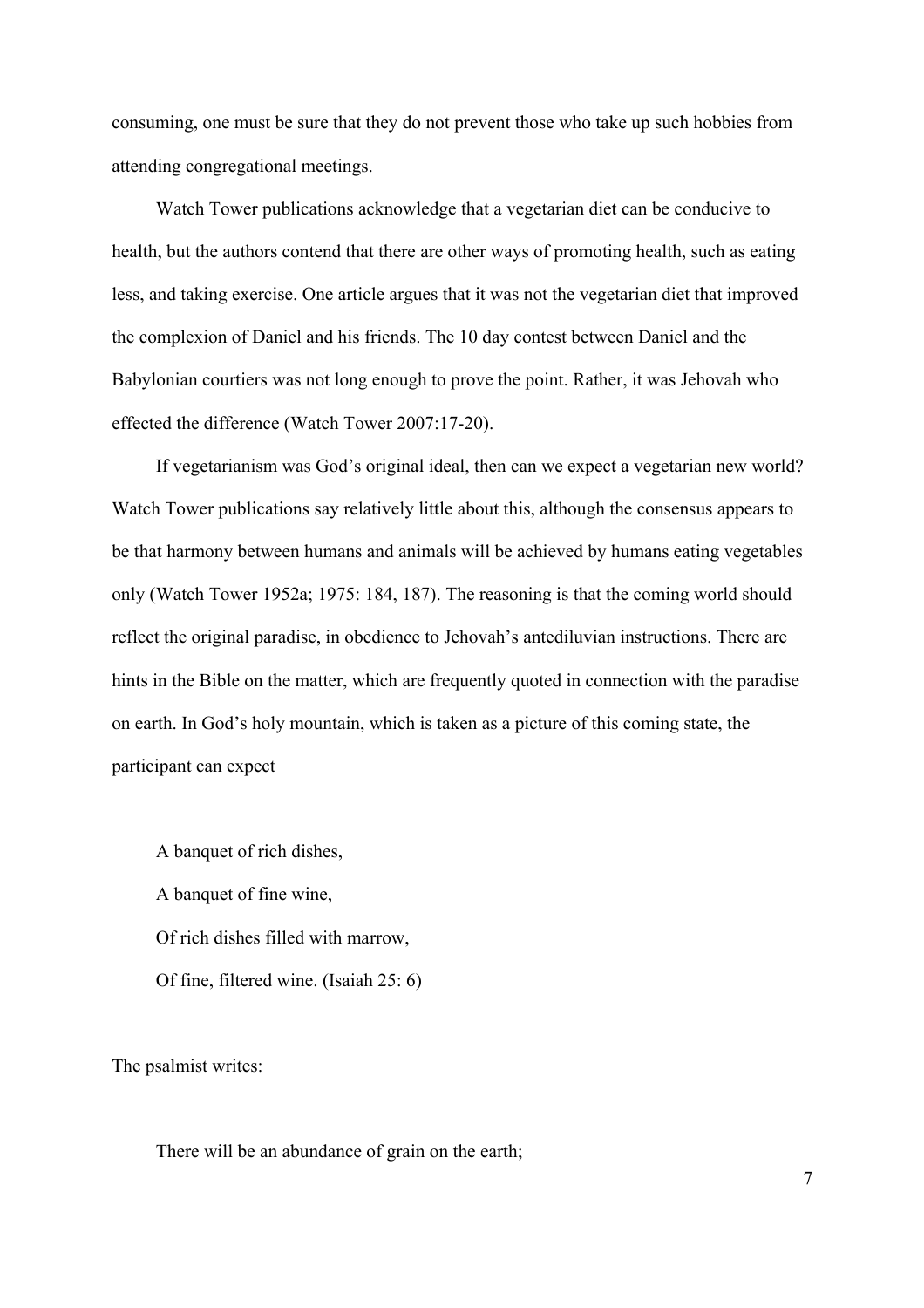On the top of the mountains it will overflow.

His fruit will flourish as in Lebanon,

And in the cities people will blossom like the vegetation of the earth. (Psalm 72:16)

These verses do not state explicitly that the paradisiacal diet will be exclusively vegetarian, but certainly meat-eating is not mentioned in connection with the new world.

Can we therefore expect a return to vegetarianism? The March 1952 *Watchtower* gives an affirmative answer, stating that "Even the lion will turn vegetarian then," while in 1961 the author states that this is merely a possibility, commenting that it is a "time wasting topic". The later 1952 article dismisses the whole debate about food, claiming that those who think food is important are like Esau, who traded a bowl of lentil stew for his entire inheritance (Genesis 25:29-34).

The issue of vegetarianism raises a number of questions regarding Watch Tower teachings. First, why does it get so little discussion when many people today consider vegetarian diet and animal welfare important topics? Second, are there discernible reasons for changes in the Society's position? Third, how can the Jehovah's Witnesses claim to be the custodians of 'the truth' when their position on this and other topics changes through time?

Regarding the first of these questions, it might be suggested that conditions in the coming eternal paradise are in Jehovah's hands and not subject to any human control, hence one ought merely to await the coming kingdom and ensure that one has one's place in it. However, substantially more discussion is given to other issues regarding the coming kingdom, over which humans have no control. For example, much attention has been given in Watch Tower publications to the question of who will be resurrected to stand judgement, and particularly the fate of the inhabitants of the ancient cities of Sodom and Gomorrah – a topic which has given rise to considerable vacillation. Why should this matter? The story of their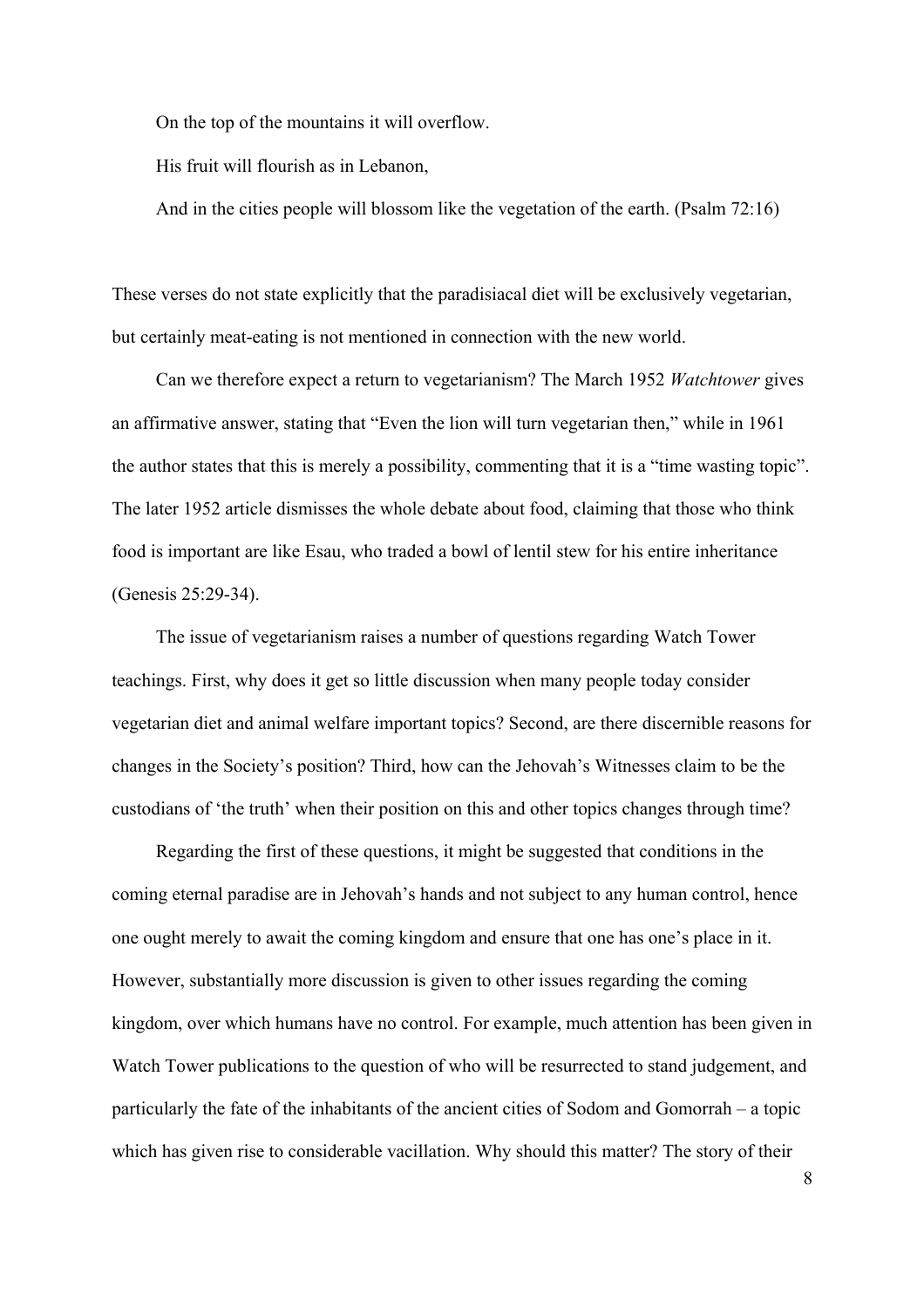destruction is firmly in the past, and since we belong to neither of the two cities, we only need to ensure that we do not follow their example, and duly repent.

The answer, I believe, is not to be found in the practical relevance of the issues involved. The difference between the issue of Sodom and Gomorrah's fate and the dietary customs in the new world lies in the fact that substantially more mention is made of the former in scripture. Not only is the story of the cities' destruction to be found in the book of Genesis: Jesus says refers to it, as do several of the Old Testament prophets, as well as Paul, Peter and Jude.<sup>[3](#page-13-1)</sup> Because of its attention in scripture it is important to interpret the story. By contrast, there is no clear scriptural indication that the food laws of the Garden of Eden will be re-established in the new world, and hence any view on the subject would be speculative rather than interpretative. It is important for Jehovah's Witnesses to interpret scripture, rather than to speculate about what is not found in it.

What might be the reasons for the Watch Tower Society's adjustments in understanding of vegetarianism? It is possible that the Watch Tower authors may have failed to notice these changes in position. Some of the sources to which I have referred were written before the electronics revolution made it possible to search the Watch Tower literature and to determine with reasonable certainty what has previously been published. Watch Tower literature is written by a variety of authors, whose identity is undisclosed, and they may well have been unaware of the previous treatment of the topic. While the Governing Body is supposed to direct the ideas expressed in Watch Tower articles, its composition inevitably changed over the decades, and those who had continuous presence may simply not have recalled the history of the topic. Remarkably, there were two members of the Governing Body whose membership spanned all the publication dates under discussion,<sup>[4](#page-13-1)</sup> but it would have been a remarkable feat if they had recalled all the relevant literature. Unlike topics that have aroused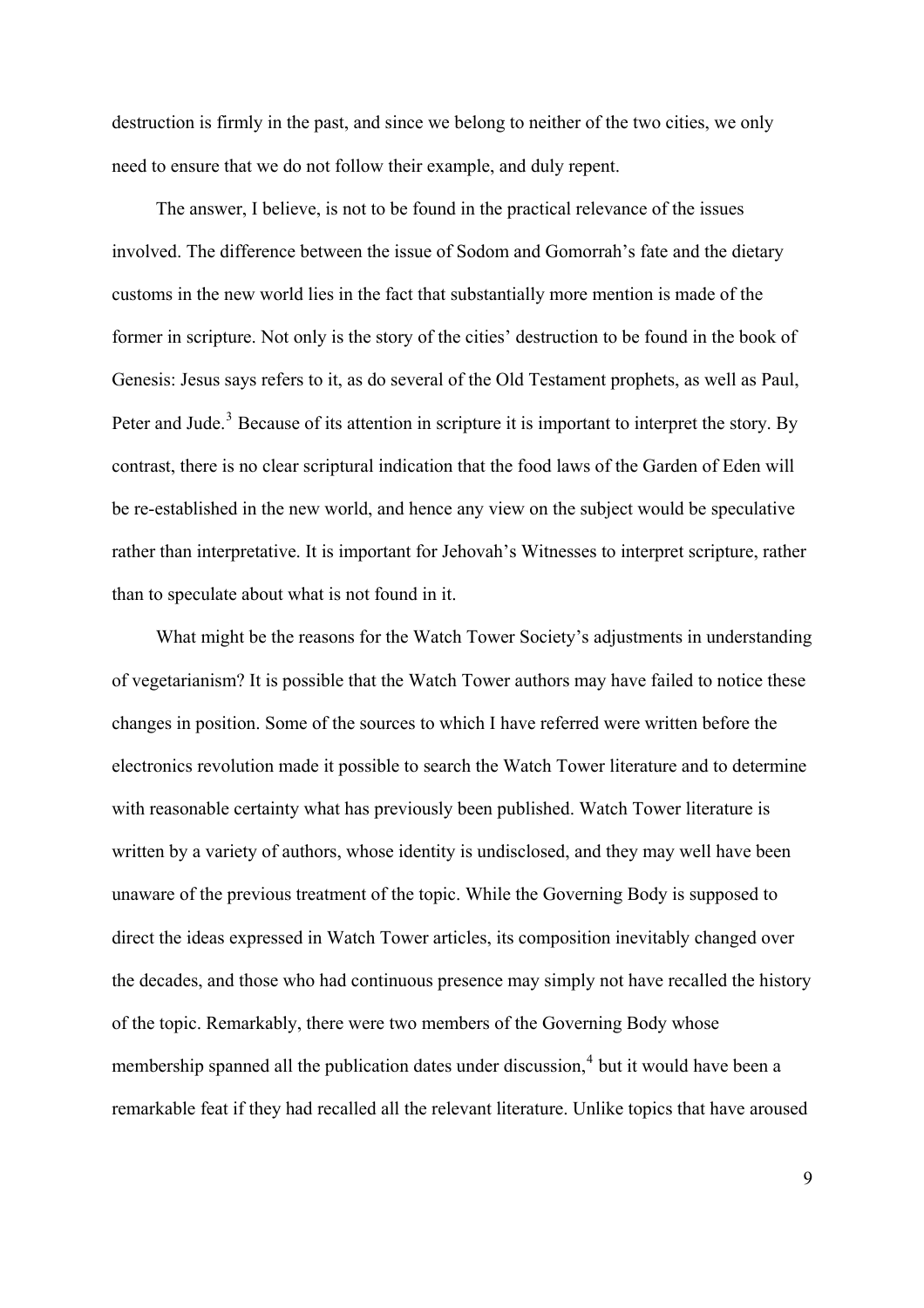comment outside the society, such as allegedly failed prophecies, vegetarianism is not a topic that has elicited external comment.

Another factor may have influenced the Jehovah's Witnesses increasing sympathy for vegetarianism, namely the spread of the Society as a worldwide organisation. Originating in the United States, it grew up in a society of carnivores. As the society spread to the East, where vegetarianism is more prevalent, it would seem sensible for Jehovah's Witnesses to be more accommodating to vegetarians. A 1997 *Awake!* article refers to an 18-year-old young woman called Sujata, who was brought up as a vegetarian Hindu before becoming a Witness, and who believes that God's instruction to Adam was to follow a meat-free diet. Not all Indians are Hindus are by any means vegetarian, but statistics indicate that nearly a third of the Indian population do not eat meat.<sup>[5](#page-13-1)</sup> As the Watch Tower Society made inroads into India, it would seem sensible not needlessly to disparage the dietary habits of nearly a third of the population. If this was a contributory factor in the Society's growth, some success has resulted: in 1947 the average number of publishers was a mere 198, while by 1997 it had risen to 15,970.

I began by mentioned the notion of 'adjustments in understanding', of which vegetarianism is one example. Doctrinal vacillation raises a much wider question than how one should interpret the Bible on specific issues. How can the Watch Tower Society maintain its position as the custodian of 'the truth' in the light of doctrinal changes? Clearly most organisations and religious denominations change their views and methods of organisation from time to time, and it is unreasonable for the Society's critics to demand complete consistency between late 19th century publications and those of the present-day, as some of them appear to do. Perhaps contrary to popular belief, Jehovah's Witnesses have not sought to hide their changes in position over the years, and their annual CD which collates past editions of publications provides a lengthy list of topics on which Jehovah's Witnesses have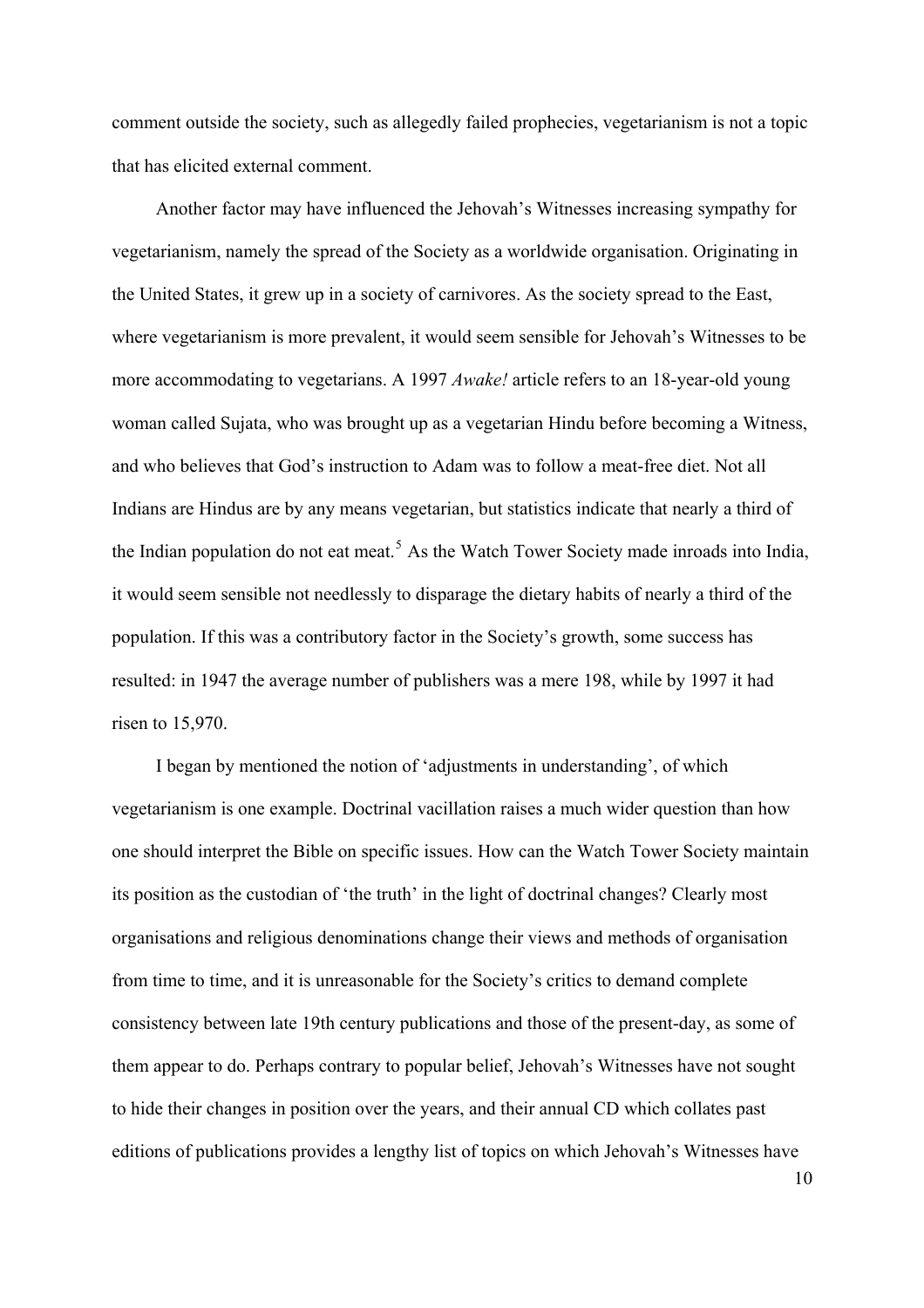revised their stance. However, more problematic than any lack of consistency is the fact that the Watch Tower Society claims to be Jehovah's sole authoritative mouthpiece, and the exclusive vehicle of salvation, offering the one true interpretation of scripture. Can the Society legitimately be regarded as the custodian of truth if it delivers scriptural exegesis that it later acknowledges to be faulty? More problematically, since the Society's views are liable to 'adjustment', how can remember be sure that the currently defined position can be guaranteed as true, if its views can be reconsidered and retracted? Andrew Holden writes:

It could well be that many Witnesses have not been in the organisation long enough to realise that "new lights" have a habit of growing dimmer, while old ones are sometimes switched back on! (Holden 2002:32).

The Society is not unaware of this problem, and a 1981 *Watchtower* article addressed this difficulty. Entitled '"Light Has Flashed Up for the Righteous"' (a quotation of Psalm 97:11), the article suggests that at times some zigzagging is necessary in order to arrive at a final definitive truth. The (anonymous) author compares the Society's policy with the nautical practice of 'tacking', whereby the navigator of a ship has to steer in one direction and then change to another in order to catch the wind and to arrive efficiently at the destined port. The author writes:

However, it may have seemed to some as though that path has not always gone straight forward. At times explanations given by Jehovah's visible organization have shown adjustments, seemingly to previous points of view. But this has not actually been the case. This might be compared to what is known in navigational circles as "tacking." By maneuvering the sails the sailors can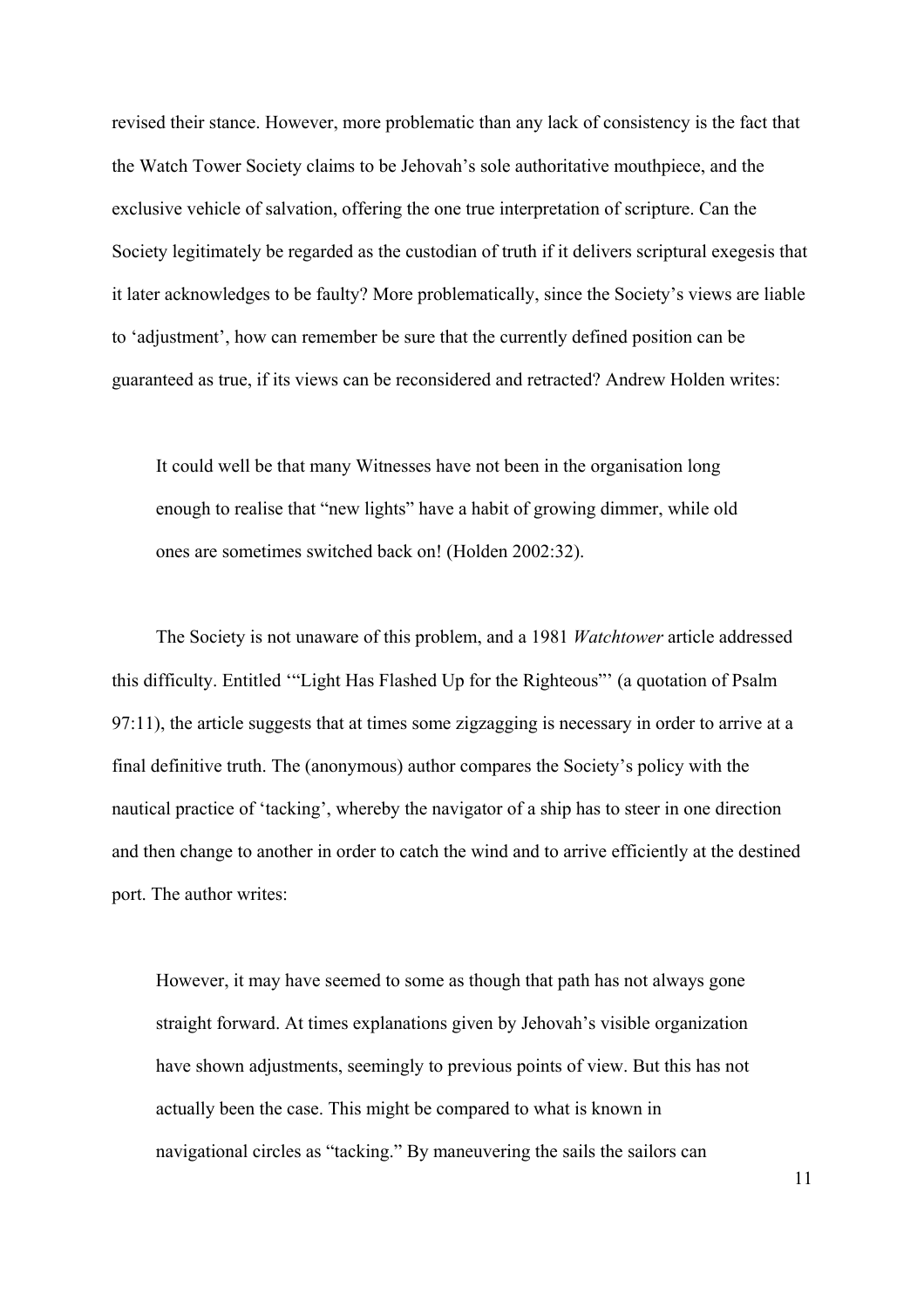cause a ship to go from right to left, back and forth, but all the time making progress toward their destination in spite of contrary winds. And that goal in view for Jehovah's servants is the "new heavens and a new earth" of God's promise. (Watch Tower 1981: 27).

While this suggestion displays ingenuity, I doubt that it solves the problem. The manoeuvrings of the Watch Tower Society may offer the path to the new heaven and earth, but the follower still cannot be assured that at any point in time the Society is teaching definitive truth, and not at some stage on a 'tacking' manoeuvre. It is not obvious why such zigzagging should be necessary in order to determine the true interpretation of the Bible, and tacking manoeuvrings enable a ship to make progress, rather than to backtrack. As Raymond V. Franz points out, tacking may take a ship from side to side, but it should not take it back to where it was previously (Franz 2000: 358). Although the Society has typically avoided claiming infallibility, as long as the possibility of theological and exegetical change remains, it is difficult to see how the Watch Tower Society can plausibly claim to offer 'the truth'.

Summing up the Jehovah's Witnesses' position on vegetarianism, it has developed from disparagement to tolerance, acknowledging that that is no clearly defined biblical stance on the practice. It may be an ideal for the coming eternal paradise, but the Society stops short of affirming this explicitly. Having undergone some modifications in its position, the Watch Tower Society now regards vegetarianism as a matter of conscience although, as I have argued, the price it pays for its doctrinal adjustments is that they undermine the confidence that can reasonably be placed in the organisation's biblical interpretation.

## **Bibliography**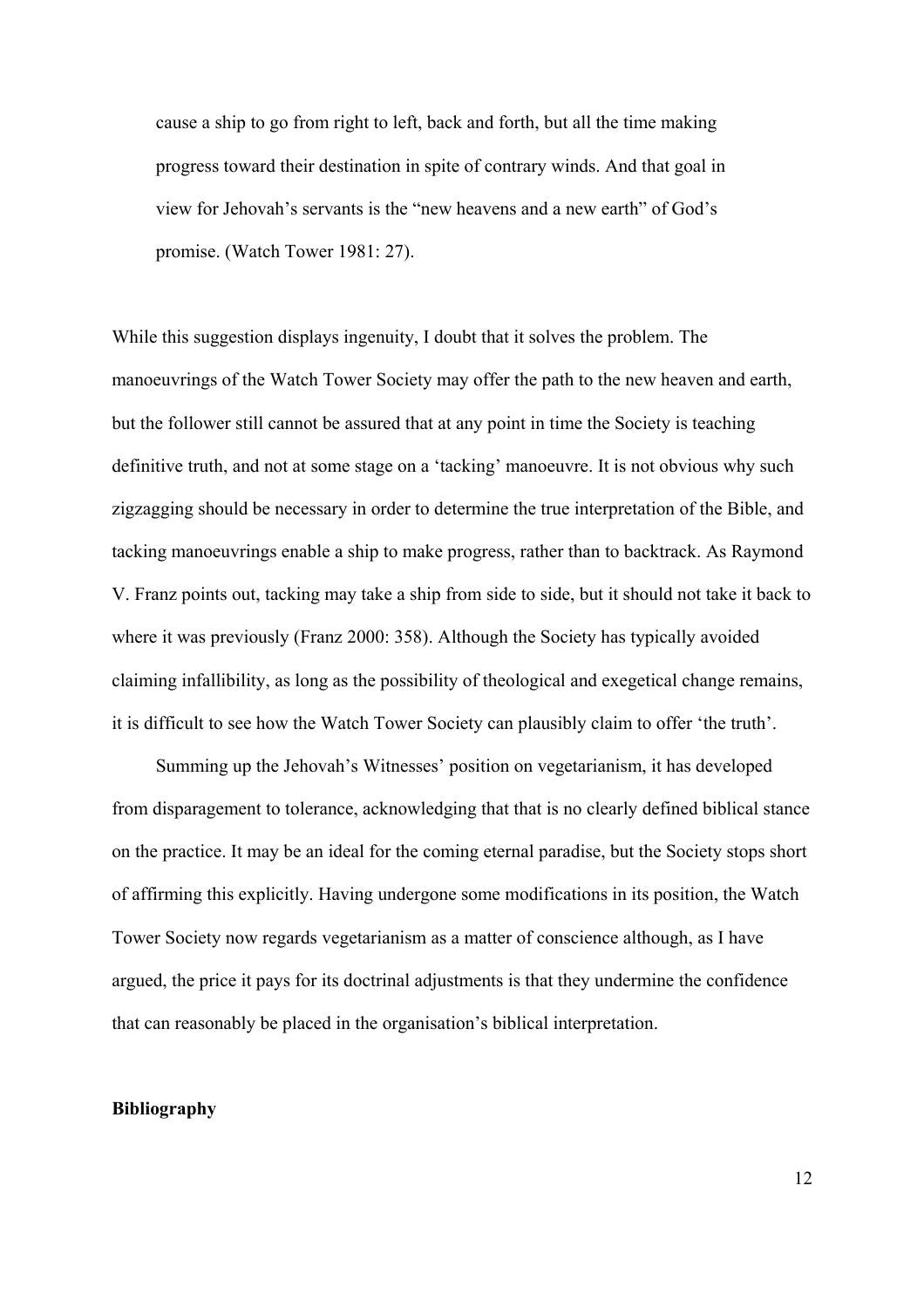- Chryssides, George D. (2016, forthcoming). *Jehovah's Witnesses: Continuity and Change.* Farnham: Ashgate.
- Franz, Raymond V. (2000). *Crisis of Conscience: The struggle between loyalty to God and loyalty to one's religion.* 3 ed. Atlanta, Ga.: Commentary Press.
- Gruss, Edmond C. (2007). *Jehovah's Witnesses: Their Claims, Doctrinal Changes and Prophetic Speculation.* 2 ed. USA: Xulon Press.

Holden, Andrew (2002). *Jehovah's Witnesses.* London: Routledge.

- Penton, M. James (1985). *Apocalypse Delayed.* Toronto: University of Toronto Press.
- Reed, David A. (1998). *How to Get Jehovah's Witnesses to Listen.* CFTF. Accessible at www.cftf.com/booklets/jwslisten/index.html Accessed 12 January 2015.
- Watch Tower (1975). *Man's Salvation.* Brooklyn, NY: Watchtower Bible and Tract Society of New York.
- Watch Tower (1952a). 'Are You Choosing Life or Death?' 15 March: 163-169.
- Watch Tower (1952b). 'Tolerance for Unity and Increase'. *Watchtower* 15 September: 549- 552.
- Watch Tower (1954). 'May Christians Eat Meat?' *The Watchtower*, 5 July: 425-427.
- Watch Tower (1961). 'Questions from Readers'. *The Watchtower* 15 December 1961: 766- 767.
- Watch Tower (1976). 'Should Those Who Worship God Be Vegetarians?' *Awake!* 8 June 1976: 12-15.
- Watch Tower (1981). "The Path of the Righteous Does Keep Getting Brighter". *Watchtower* 1 December 1981: 27.
- Watch Tower (1997). 'The Bible's Viewpoint: Is It Wrong to Eat Meat?' *Awake!* 8 August 1997: 18-20.
- Watch Tower (1977). 'India'. *Yearbook of Jehovah's Witnesses*: 34-139.